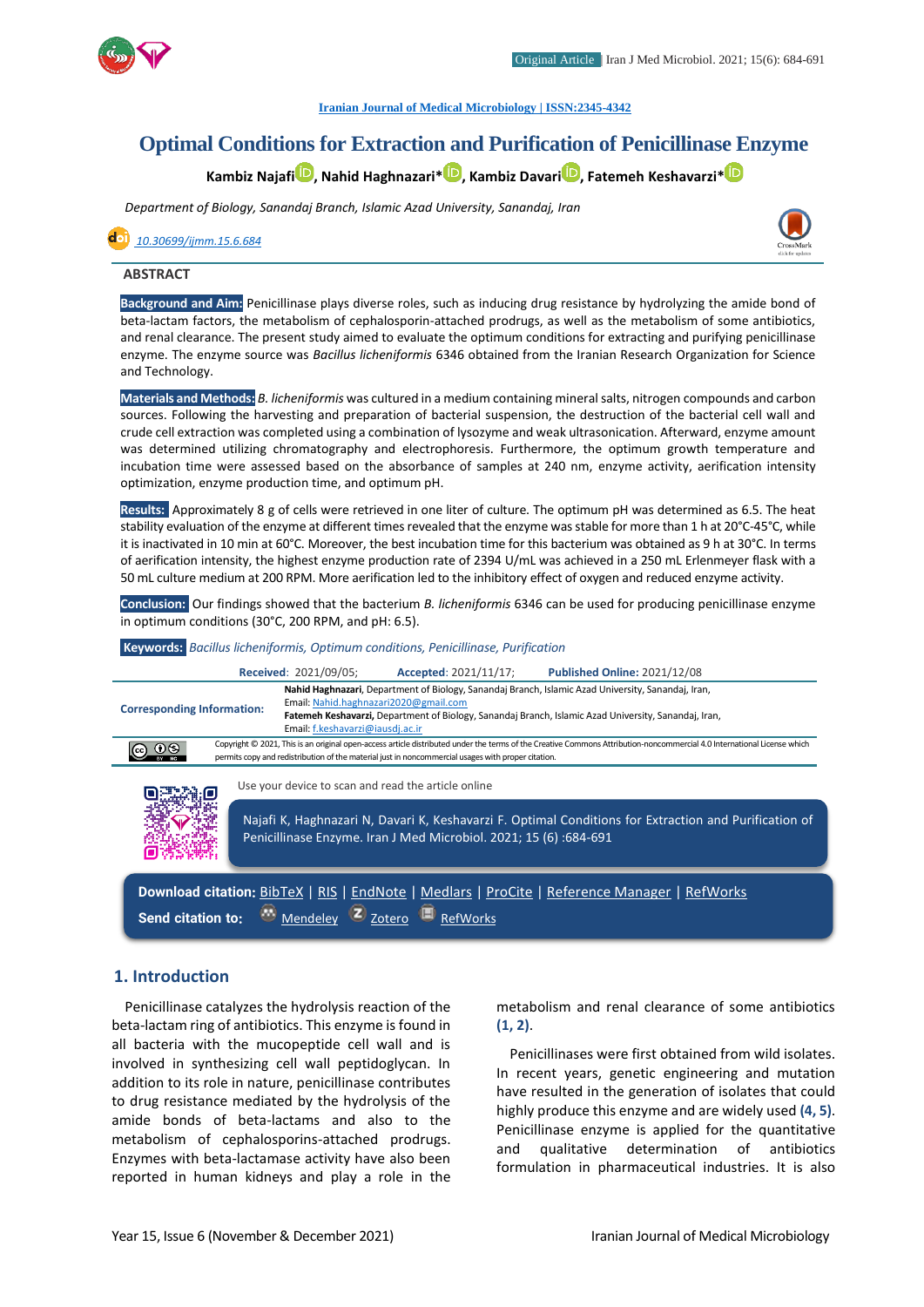used for preparing laboratory diagnostic kits, such as immunoassays. Moreover, this enzyme is utilized in clinical laboratories and the food industry for determining the level of penicillinase in the metabolism of prodrugs. In genetic engineering, it is applied for distinct operations, including gene expression regulation.

Studies on penicillinase-producing microorganisms showed that this enzyme is produced by diverse microorganisms, including bacteria, mycobacteria, fungi, and yeasts. Consequently, the enzyme could be obtained from whole bacterial cells, extracellular culture medium, fungi spores, and crude cell extracts **(1)**. *B. licheniformis* is one of the gram-negative penicillinase-generating microorganisms **(3, 5)**. Two penicillinase-inducing isolates (i.e., NCTC 749, 6346) known as *B. subtilis* have been investigated in terms of the secretion and induction of penicillinase **(6-8)**, enzymology **(9)**, immunology **(10)**, and physiology **(8)**.

Advances have been made in the taxonomy of *Bacillus* genius, along with the primary results of bacteriophage-sensitivity tests and standard biochemical reactions. It could be concluded that isolates 749 and 6346 **(11)** can be suitably categorized as the variants of *B. licheniformis* mainly based on their ability for gas formation following the anaerobic reduction of nitrates. In addition, since an extensive data have been collected about a wide range of Bacillus cultures, it is clear that none of the strains were initially classified on the basis of biochemical background, as they belong to *B. subtilis*, which were formed more than the actual amount of β-lactamase of real penicillin with or without induction, and secondly, all strains are classified according to other fields, because they belong to *B. licheniformis*, which are penicillinase-inducible.

All ten isolates of *B. licheniformis* produce the wild type of penicillinase and are categorized in one brand or another particular brand of the previously studied isolates 749 and 6346 according to the enzymological and immunologic characteristics **(11)**. Isolation of penicillinase from isolates 749 and 6346 has partly been performed to determine and understand the supplementary and enzymological differences. It has been indicated by diverse molecules with similar chemical composition and presents a biochemical basis for the interpretation of the results of the intra-isolate conversion, including penicillinase genes **(6-11)**.

Studies on enzyme production by *Bacillus* demonstrated that some factors, such as organic source, the presence of penicillinase inducer, repressors, temperature, aerification, and culture medium pH, play a role in enzyme production **(6)**. According to the studies performed by Simons in 1978 **(12)**, the membrane-attached penicillinase enzyme is both a superficial membrane protein and an

integrated protein, which is attached to the cytoplasmic membrane covalently. To determine the percentage of penicillinase enzyme sites and ascertain a higher percentage of the membrane-attached enzyme, triton X-100 is used for the release and stability of the remaining enzyme **(13, 14)**. With this background in mind, the current study aimed to assess the optimum conditions for the extraction and purification of penicillinase enzyme from *B. licheniformis* 6346 obtained from the Iranian Research Organization for Science and Technology.

## **2. Material and Methods**

### **Preparation of Crude Cell Extract**

### **B. licheniformis Culture**

First, *B. licheniformis* PTCC 1320 (NCIB6346) in NB or NA storage media was cultured on nutrient agar base medium (8 g neutrinos + 15 g agar per liter of distilled water) as slurry and was incubated at 34°C for 24 h. These cultures were stored at 4ºC and were used in the production medium when needed. The penicillinase production medium or CH/S (4 g peptone, 4 g casamino hydrolysate acid, 0.25 g mercury sulfate, 0.2 g K2HPO<sub>4</sub>, 0.6 g KH2PO, 7 mg iron sulfate, 1 mg manganese sulfate, 4 molecules water, 0.1 mg copper sulfate, 4 mg  $K_2Cr_2O_7$ , and 4 g glucose) was prepared in 1 L with pH adjusted to 6.8 using NaOH. Afterward, it was added into a 10 mL test tube. Glucose was prepared separately and sterilized by autoclave. Next, under completely sterile conditions, a loop full of colonies was cultured in a 10 mL tube and was incubated at 34°C for 24 h. This medium was used as the inoculation.

#### **Isolation of the Cultured Cells**

Following the termination of the needed time for culture, the culture medium was centrifuged at 4500 RPM and 4°C for 30 min. Next, the supernatant was discarded, and the net weight of cells was recorded for each vial. The bacterial cells were stored at -20°C.

### **Cell Rupture by Lysozyme and Mild Ultrasonication**

The frozen bacteria (3 gr) were dissolved in buffer A (50 mM sodium phosphate buffer with pH: 7 containing 0.3 mM sucrose, 0.3 mM EDTA, and 7% glycerol) followed by adding lysozyme (100 μg/mL). The suspension was shaken gently for 30 min at 4°C and was gently sonicated on ice (20 KH) for 30 sec.

### **Separation of Enzyme from Membrane using Triton X-100**

Triton X-100 0.1% (v/v) was added to the suspension obtained in the previous step. It was shaken gently for 2 h at 4°C. After breaking the cells, the suspension was centrifuged at 10000 RPM, and 4°C for 1 h. The enzyme activity and protein content were investigated in the supernatant, and Gram staining was performed on the precipitate to observe the remainder of unbroken cells.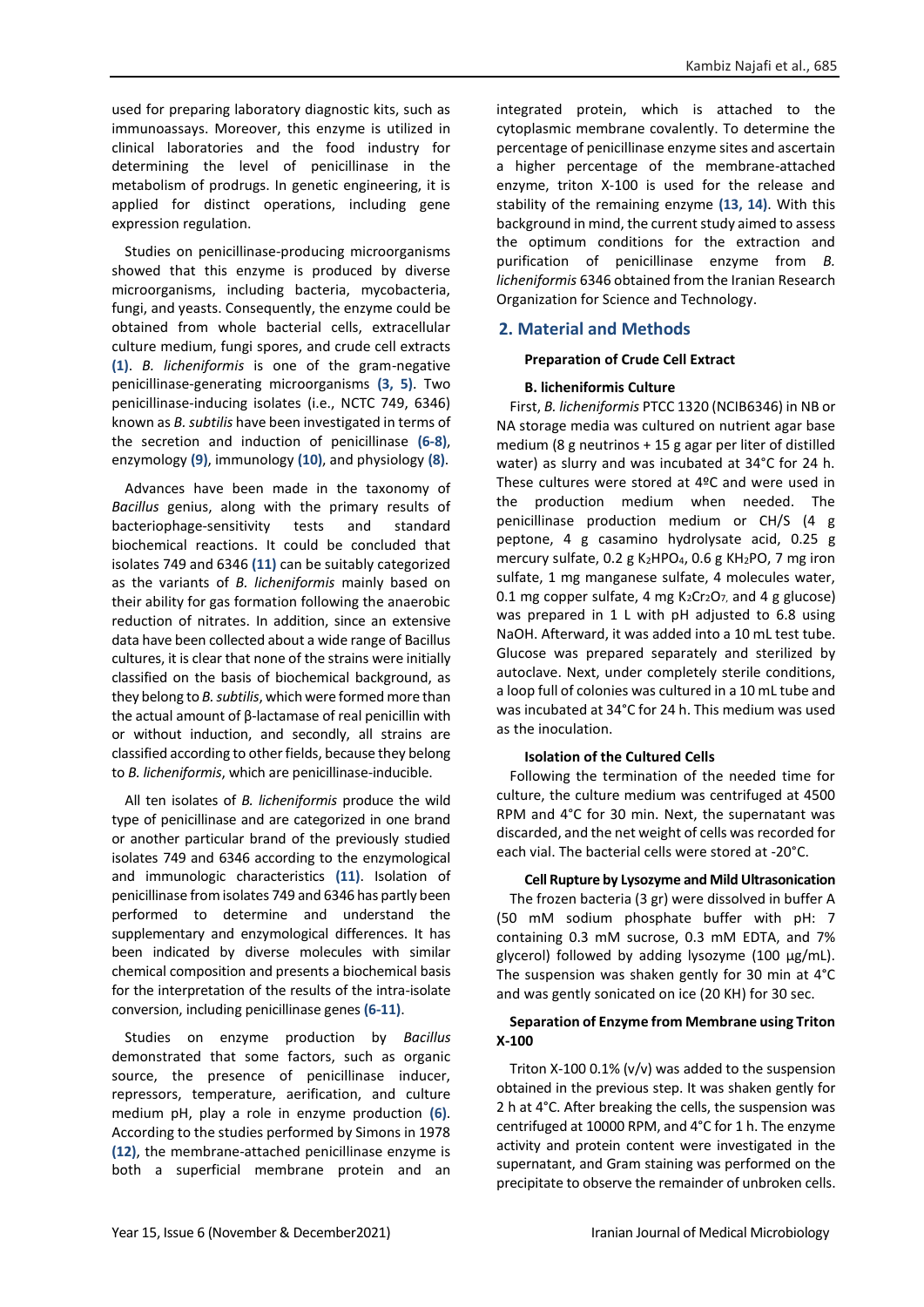### **Sodium Dodecyl Sulfate (SDS)-PAGE Electrophoresis**

Hydrolyzed starch gel 0.08% was copolymerized in SDS polyacrylamide 10% gel. A vertical mini system PROTEAN 3 with a thickness of 1 mm was used. For electrophoresis, 75 µL of the upper solution was mixed with 25 µL of Tris buffer (pH: 7) and incubated at 4°C overnight. The buffer was composed of 2% SDS, 2-mercaptoethanol, 25% glycerol, and 0.1% bromophenol blue. When SDS-PAGE was completed, the gel was cut into two parts, one of which was fixed with trichloroacetic acid 12.5% and stained with Coomassie blue R-25. The other part was immersed and moved twice in isopropranolol 25% and 10 mmol buffer phosphate (pH: 7) for 10 min to remove SDS. Finally, it was put in 100 mmol buffer phosphate (pH: 7) for 10 min.

For staining, the gel was soaked in substrate solution (100 mg penicillin G in 50 mL + 100 mmol buffer phosphate with pH: 7) and was located in a shaker for 25 min. After washing, enzyme activity was assessed using 0.6% KI solution and 6% I<sub>2</sub>. The clear region representing penicillinase activity bands was highlighted in a purple background. Afterward, the gel was washed with acetic acid 5% for discoloration.

#### **Optimization of Production Steps**

Each time, a loop full of bacteria grown on a basic nutrient agar medium was collected and transferred to culture media. Several factors related to enzyme production were evaluated on this culture medium, including optimum pH, optimum temperature, optimum time, and optimum RPM.

#### **Optimum pH for Penicillinase Enzyme Activity**

The active sites of enzymes often consist of ionizable groups. For maintaining the form of the active site, these groups should be in suitable ion form. In addition, the substrates might have ionizable groups, and only one ionic form can bind the enzyme. Therefore, environmental pH affects the enzymatic reaction rate. Most enzymes have the maximum activity in a specific pH. The activity of these enzymes reduces in higher or lower pH. The pH in which an enzyme represents the maximum activity is known as optimum pH (15). To find the optimum pH, the

reaction was repeated many times under diverse conditions (time, temperature, RPM).

#### **Impact of Temperature on Enzyme Activity**

In order to investigate the stability of the penicillinase enzyme against temperature, enzyme activity was assessed after 1 h at the temperatures of 20°C-45°C and 10 min at temperatures above 50°C at pH: 6.5 and 200 RPM. A specified amount of enzyme was poured in Eppendorf tubes sealed with Parafilm and was incubated for diverse times at different temperatures. The specimens were instantly cooled, and enzymatic activity was measured at 30°C.

#### **Optimum Enzyme Production Time**

Finding the shortest time for producing the highest possible enzyme amount was the last step of optimization. The activity of the produced enzyme was assessed at different times.

#### **Optimum RPM**

Furthermore, optimizing the intensity of aerification is another factor evaluated for optimizing the culture medium. In the assessment of enzyme production rate in diverse shaker rounds, the highest rate was obtained. More aerification led to the inhibitory effect of oxygen and the diminished activity of the produced enzyme. The test was repeated several times, and enzyme activity was measured each time.

#### **Enzyme Activity Measurement**

The measurement of enzyme activity was carried out by spectrophotometer (CECIL CE9500), and the materials were added to a 1 mL cuvette according t[o Table 1.](#page-2-0)

Immediately after adding the sample, changes in the absorption of benzylpenicillin at 240 nm were recorded for 240 sec. Enzyme activity  $\binom{\Delta OD240}{\min}$  was calculated based on the linear part of the curve, and the unit number of enzyme activity was calculated per mL of the sample using the following formula. The value of 0.5 at 240 nm is the extinction coefficient of benzylpenicillin.

$$
Activity (u/ml) = \frac{\Delta OD240/min}{sample/mL \times 0.5}
$$

<span id="page-2-0"></span>

|  |  |  | Table 1. Requirements for measuring enzymatic activity |
|--|--|--|--------------------------------------------------------|
|--|--|--|--------------------------------------------------------|

| <b>Solutions</b>                                 | Test $(\mu L)$ | Blank $(\mu L)$ |
|--------------------------------------------------|----------------|-----------------|
| Distilled water $(dH2O)$                         | 840            | 890             |
| Buffer (50 mM sodium phosphate buffer, pH = 6.5) | 100            | 100             |
| Substrate (0.5 mM benzylpenicillin substrate)*   | 50             | -               |
| Sample                                           | 10             | 10              |

\*3.74 mg is dissolved in 1 ml sterile dH2O. The value of 50 μl in the final volume of 1 ml is equal to 0.5 mM.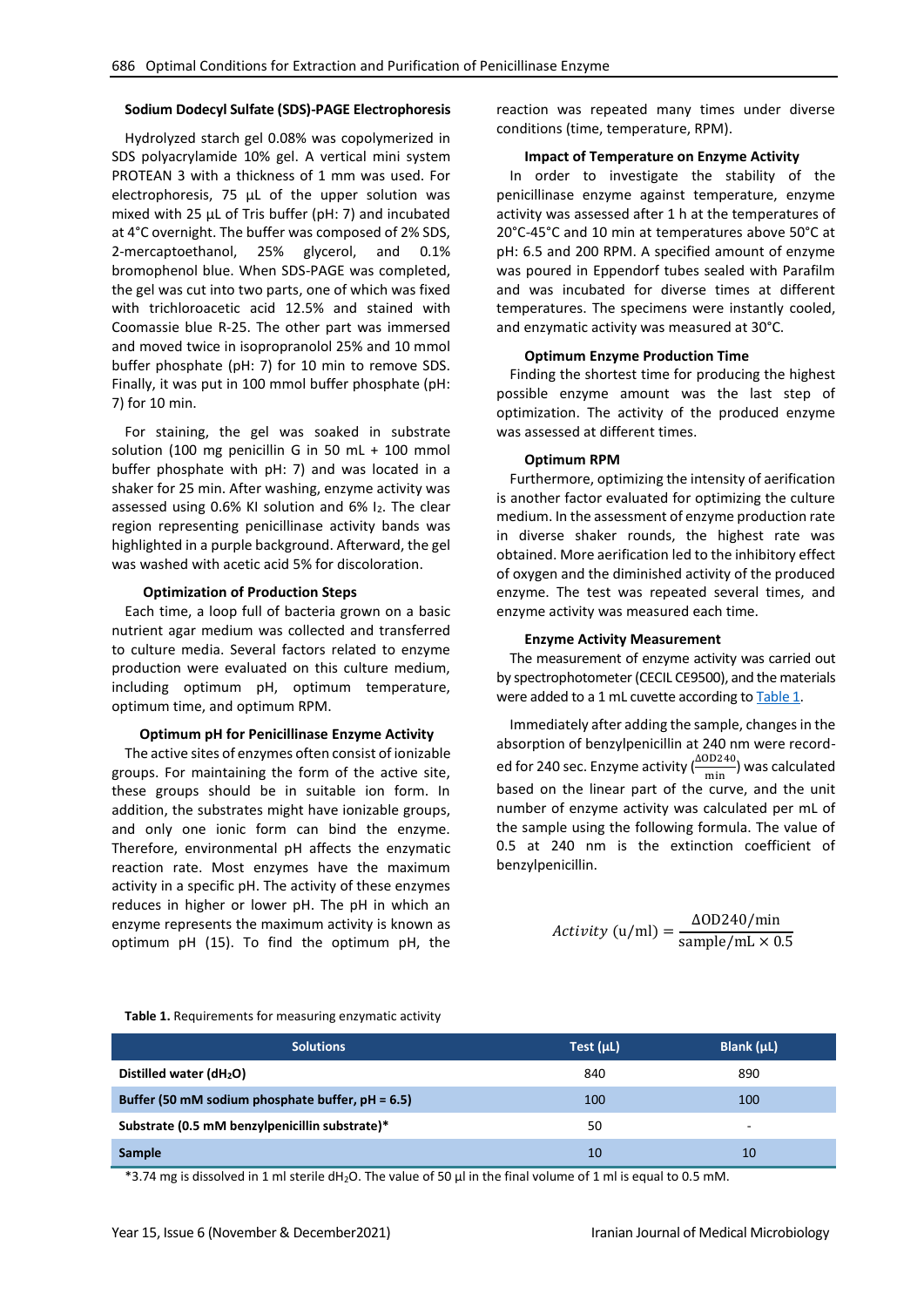### **3. Results**

About 8 gr of cells was obtained in each one liter of culture. During the optimization procedure, culture was simultaneously prepared from bacteria to reach highly accurate results. This culture was inoculated in various media. Each time, one loop of bacterial colonies was taken from the bacteria grown on a basic nutrient agar medium and was transferred to the produced culture media. Several factors were assessed on these media, including optimum pH,

temperature, time, and RPM for enzyme production. The findings are shown in [Figures 1](#page-3-0)[-4.](#page-4-0)

Also. according to Figure 1, the highest penicillinase activity was found in pH: 6.5 with sodium phosphate buffer 50 mmol as the optimum pH for enzymatic activity.

Moreover, the highest enzyme production rate was at 30°C, 200 RPM, and pH: 6.5 [\(Figure 2\)](#page-3-1).



<span id="page-3-0"></span>**Figure 1.** Effect of initial environmental pH on the rate of penicillinase production for obtaining the optimum pH of three distinct buffers, including 1) phosphate 50 mmol, pH=6.5-8, 2) buffer Tris hydrochloride 50 mmol, pH=8.5-10, and 3) buffer acetate 50 mmol, pH=4-6. Figure 1 shows that the highest activity was found in pH=6.5 with sodium phosphate buffer 50 mmol.



<span id="page-3-1"></span>**Figure 2.** Impact of temperature on penicillinase production rate. This figure shows enzyme activity in different temperatures to 45°C for 1 h and over 45°C for 10 min. According to this figure, temperature rise to over 45°C reduces enzyme stability as enzyme incubation at 60°C for 10 min drastically decreases enzyme activity.

Furthermore, optimizing the intensity of aerification is another factor evaluated for culture medium optimization. The influence of aerification is demonstrated in [Figure 3.](#page-4-1) In assessing enzyme production rate in diverse shaker rounds, the highest rate was obtained in 250 mL Erlenmeyer flasks in a 50

mL culture medium and 200 RPM. The enzyme production rate in these conditions reached 2394 units/mL. More aerification led to the inhibitory effect of oxygen and diminished the activity of the produced enzyme.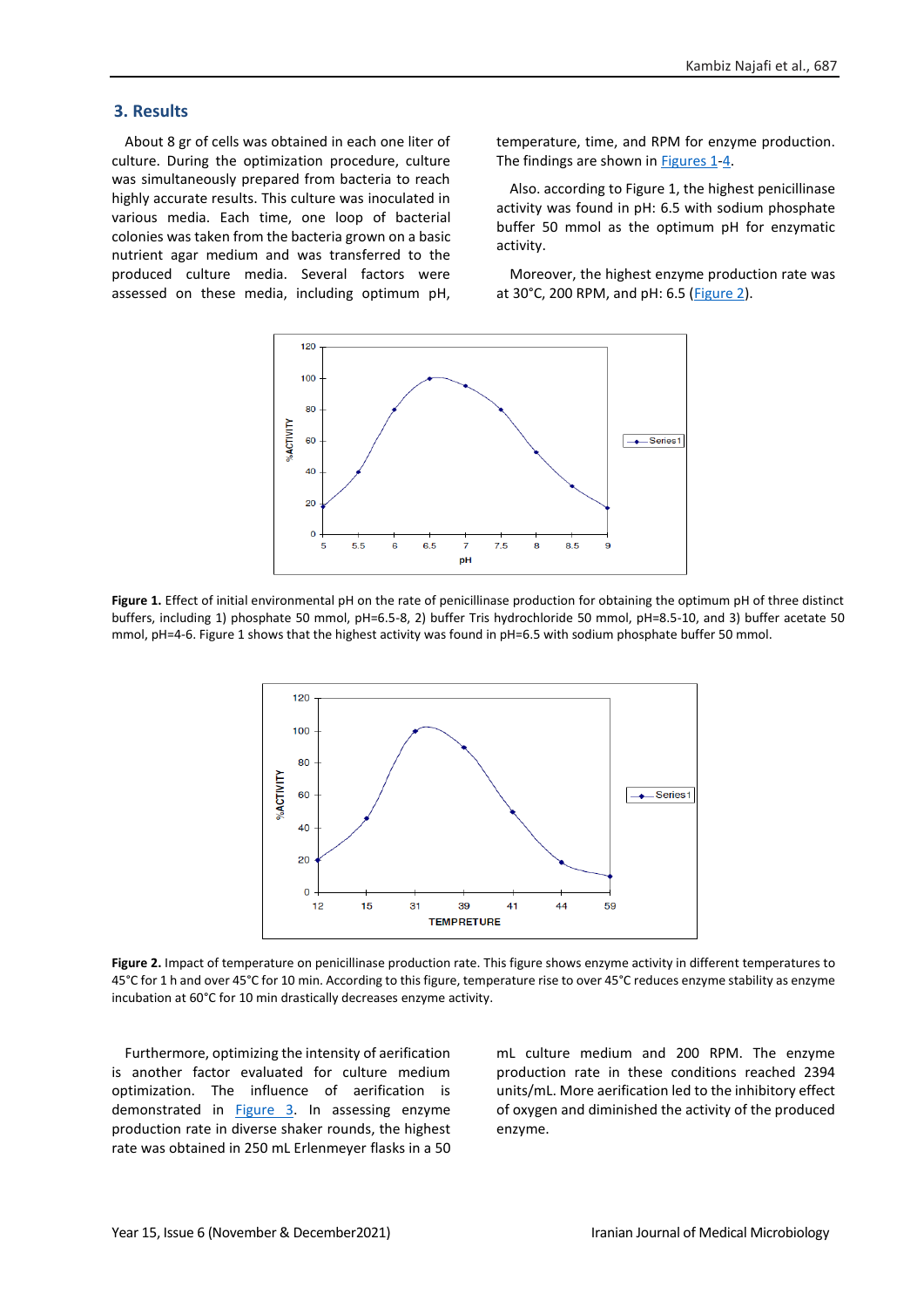

<span id="page-4-1"></span>**Figure 3.** In assessing enzyme production rate in diverse shaker rounds, the highest rate was obtained in 250 mL Erlenmeyer flasks in a 50 mL culture medium and 200 RPM.

The results of optimizing enzyme production time are indicated in [Figure 4.](#page-4-0) As could be seen, the best time for the isolation and extraction of the enzyme was 9 h after inoculation into the culture medium. Following 9 h, less enzyme was obtained. One of the possible reasons for reduced enzyme activity in a long time might be the presence of proteases produced by bacteria.



<span id="page-4-0"></span>**Figure 4.** As could be seen, the best time for the isolation and extraction of the enzyme was 9 h after inoculation into the culture medium; after 9 h, less enzyme is obtained.

# **4. Discussion**

*B. licheniformis* bacterium is an appropriate microorganism for the extraction of penicillinase. Bacillus species have been shown to have the highest penicillinase activity. The enzyme produced by this species is better than the penicillinase of other bacteria in terms of specific activity and physicochemical properties. The suitable time for penicillinase production by the bacteria of other species was reported as 20, 30, 48, and 96 h. Moreover, the highest enzyme production rate for a 1 L culture was obtained by a 2 L Erlenmeyer and 200 RPM. Investigations demonstrated that the enzyme is generated in the logarithmic phase of cell growth and is more stable in the static phase. Usually, 8-12 h of growth is sufficient for enzyme production, which reaches the maximum in this time **(12)**. Harvesting time was 9 h after the initiation of growth. At this time, the enzyme production rate was obtained in the optimum culture medium and conditions.

The other points include the pH values for cellular growth and enzyme production. The typical graph of penicillinase enzyme activity pH with benzylpenicillin substrate in Gram-positive bacteria shows the optimum pH as 6-7, being accompanied by a rapid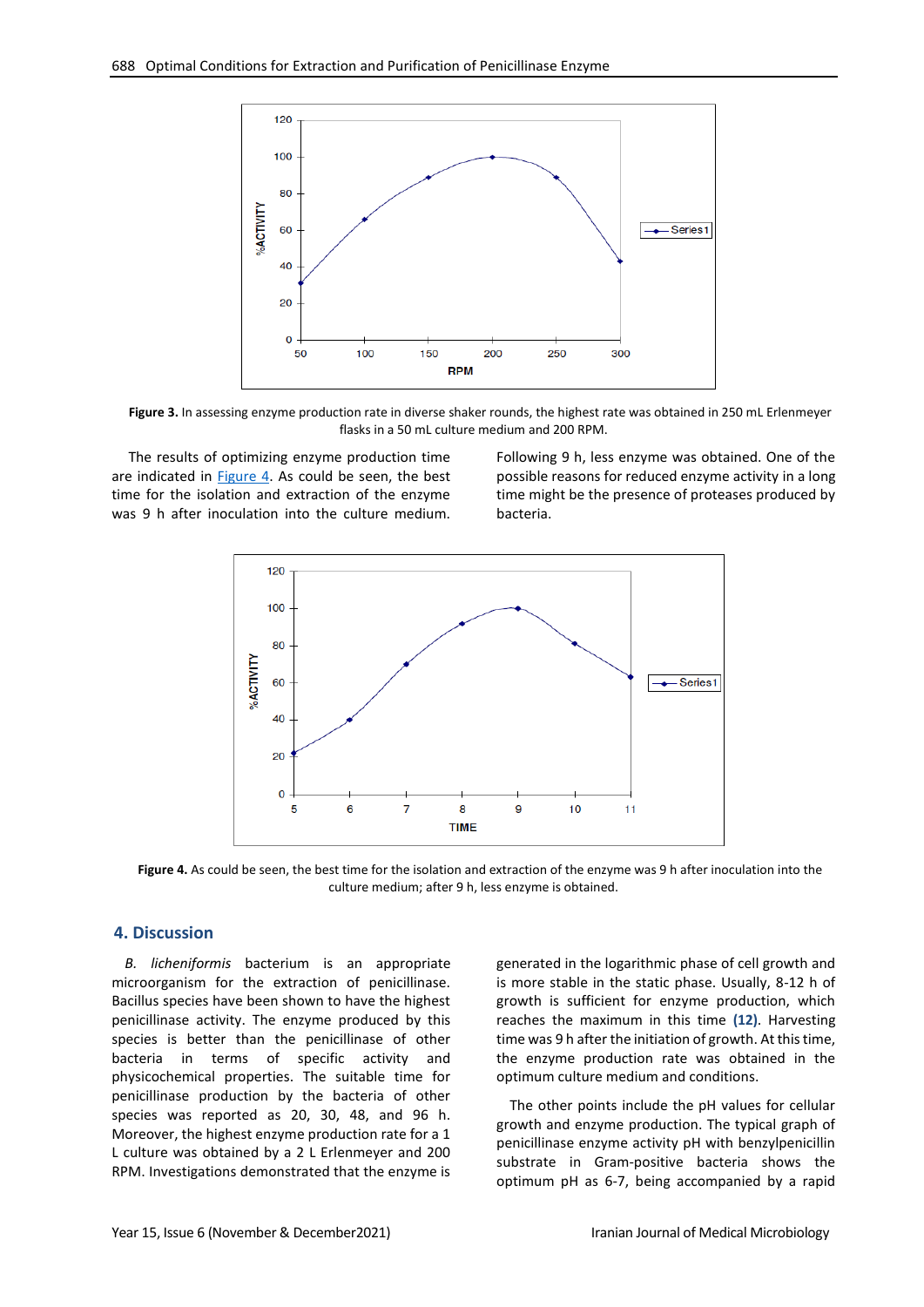decrease in enzyme activity in pH over 9 and under 2.5. For Gram-negative bacteria, optimum activity is in the range of 5-8.5 **(13)**. Neutral pH is essential for the optimum performance of units in the active site **(16, 17)**. Penicillinase enzyme in pH: 4 had the highest stability in 0.05 molar phosphate buffer. Enzyme activity was better in pH: 6-7 and the presence of glycerol **(14)**. In the present study, pH: 6.5 was obtained as the optimum pH for enzyme production.

The penicillinase of *B. licheniformis* has been produced both as extracellular and membraneattached in diverse ratios. These two forms of the enzyme have distinct physicochemical properties **(5, 12, 18)**. Therefore, total enzyme activity was measured after bacterial culture and the enzyme production in the supernatant following the centrifugation of a 9 h culture and in the cytoplasmic membrane after cell lysis. Another notable factor in the generation of the enzyme by *B. licheniformis* and other bacteria is environmental temperature. Although the optimum temperature for the growth of bacteria is 37°C, investigations showed that penicillinase is a temperature-dependent enzyme, the production of which occurs at 28°C-35°C **(3)**. In the current study, the highest rate of enzyme production was at 30°C. At temperatures above 37°C, cell growth augmented, while enzyme production declined.

Furthermore, the amount of oxygen dissolved in the culture medium affects penicillinase production. The solubility of oxygen is highly limited. Consequently, an optimum oxygen level should be determined and provided for each isolate. It has been indicated that enzyme production stops in high oxygen concentrations. Aerification could be obtained based on shaker settings and the relation of container space to the culture medium. As a result, oxygen solubility in the culture medium is improved due to the contact of the medium with air **(6)**. The culture medium contained nitrogen sources (e.g., casein hydrolysate and peptone), carbohydrate sources (e.g., maltose and glucose), diverse concentrations of ions (e.g., magnesium sulfate) at an optimum concentration of 1%-2%, and organic factors (e.g., phosphates) **(12)**. Several reports show the inhibitory effect of polyalcohols and polysaccharides, such as lactose and fructose, on enzyme production **(3)**. In the case of using glucose, pH decline might be prevented by NaOH.

Maltose enhanced enzyme production four times at the concentration of 1%. Phosphates are normally applied for culture medium preparation as the only non-organic factor that causes buffer properties in a medium in the physiological pH range while not being toxic for microorganisms. In addition, phosphates are considered as a phosphorous source required for bacterial growth **(19)**. We used the concentrations of 0.08% and 0.06% of phosphate dipotassium.

Cell breakdown is a sensitive step in the purification procedure. Inaccuracy in this stage destroys proteins, especially those with biological activity, including enzymes. Various methods are utilized for cell breakdown considering the type of organism. The membrane of Gram-negative bacteria is highly stable, and more intense techniques, such as ultrasound, are needed, while the cell wall of Gram-positive bacteria easily breaks by distinct factors, including osmotic pressure and lysozyme due to the lack of outer membrane. Gram-positive bacteria lack an extracellular wall but possess a cytoplasmic membrane, a peptidoglycan layer, and a teichoic acid layer **(1)**. Amphiphilic penicillinase is located and synthesized in the cytoplasmic membrane. In order to isolate membrane penicillinase, peptidoglycan and teichoic acid layers should be broken.

A considerable number of researchers have used a variety of releasing methods, such as repeated thaw and freeze, detergent, lysozyme, sonication, and trypsin. However, the conducted studies demonstrated that the thaw and freeze, as well as strong sonication techniques, are accompanied by a decrease in enzyme activity. On the other hand, the lysozyme enzyme alone releases less enzyme. Applying lysozyme followed by trypsin had a relatively better outcome but enzyme release was not complete. Using detergents alone led to the release of less enzyme **(6, 12)**. In the present study, 100 mg/mL lysozyme followed by mild sonication for 30 sec were applied to destruct the membrane. Afterward, Triton 100X was utilized to release the remaining penicillinase enzyme, which led to enhanced results compared to the methods applied in other investigations. Triton 100X plays a role in both releasing the remaining enzyme and enzyme stability (13, 14). After the complete breakdown of cells, the suspension was centrifuged at 10000 RPM and 4°C for 1 h. These observations were consistent with a report by Simons in 1978 **(12)**.

Furthermore, for cell extract preparation, a suitable buffer is in a range where the intended protein has the highest stability with salt concentrations of 50-100 mmol. These buffers contain compounds, such as EDTA that free divalent metal ions and are used at concentrations 1-10 mmol **(20)**. On the other hand, when cell components are deconstructed, the hydrolytic balance of enzymes is disturbed, leading to mixing with other cellular components. Proteolytic enzymes are released in almost all cell extracts and should be inactivated because of their destructive impact on proteins and other enzymes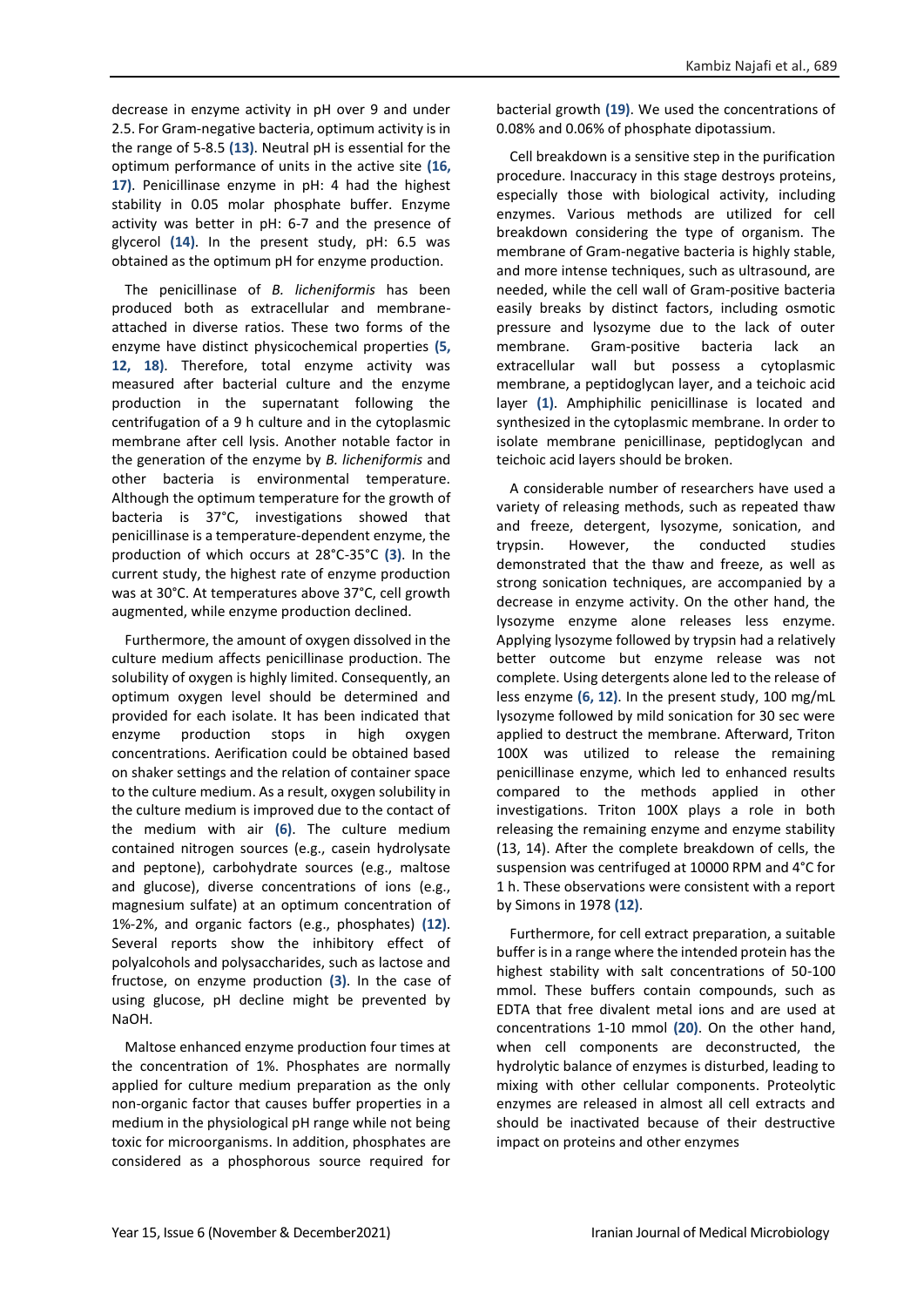Two methods can effectively reduce the activity of proteases, one of which is acting at temperatures below 4°C and the other one is using lysozymestabilizing compounds, such as sucrose and maltose. Lysosomes are the main source of proteases. Therefore, the destruction of these organelles results in the acidification of the solution and the release of proteases. Adding sucrose to the extraction buffer stabilizes the membrane of lysosomes. A buffer of choice for extraction should have sufficient buffer capacity for decreasing the acidification. In addition, some compounds, such as glycerol, are regarded as a protective and stabilizing factor for maintaining proteins in cold conditions with a proper concentration of 0%-20% **(20)**.

Concentrated solutions of the pure enzyme are more stable than diluted solutions. The enzyme in cell extract is highly more stable and maintains activity even for minutes at boiling temperature. This could be attributed to the protective role of compounds with high molecular weight in the extract. Gelatin also has a 1% protective impact **(21)**. The stability of penicillinase varies in distinct microorganisms. The enzyme in *Neisseria gonorrhoeae* loses 50% of its activity at 4°C after 5 days, becomes inactivated after 25 days at 25°C, and is inactivated after 1 min at 60°C (22). Penicillinase produced by *Haemophilus ducreyi* is inactivated at 49°C after 20 min **(20)**. The penicillinase

of *Escherichia coli* is completely inactivated at 60°C in 5 min **(24).** *Bacillus* penicillinase is a highly stable enzyme and could be stored at room temperature without being denatured. Furthermore, it could be stored at -15°C for several years without losing its activity. The activity of *Bacillus* penicillinase diminishes in temperatures over 60°C as it is active at 70°C only for 1 min **(25)**.

# **5. Conclusion**

We used *B. licheniformis* as it reaches maximum growth in a shorter time and has the highest enzyme production rate with increased activity during this time. In this study, 8 gr cells in each one liter of culture were obtained. Also, the maximum and optimum enzymatic activity were shown in pH=6.5, temperatures 45°C, and the 200 RPM of the medium culture. In addition, 9 h after inoculation was the best time for the enzyme extraction.

# **Acknowledgment**

None.

# **Funding**

None.

# **Conflict of Interest**

There is no conflict of interest between the authors.

# **References**

- 1. Stratton CW. The role of β-lactamases. Antimicrobics and Infectious Diseases. Newsletter 1996; 15(3): 17-28. [\[DOI:10.1016/1069-417X\(96\)83895-7\]](https://doi.org/10.1016/1069-417X(96)83895-7)
- 2. Bush KA. Characterization of beta-lactamases. Antimicrob Agent Chemother. 1989;33(3):259- 63. [\[DOI:10.1128/AAC.33.3.259\]](https://doi.org/10.1128/AAC.33.3.259) [\[PMID\]](https://www.ncbi.nlm.nih.gov/pubmed/2658779) [\[PMCID\]](http://www.ncbi.nlm.nih.gov/pmc/articles/PMC171476)
- 3. Citri N. Penicillinase and Other β-Lactamases. The enzyme. 1971; 4(3):23-46. [\[DOI:10.1016/S1874-6047\(08\)60362-5\]](https://doi.org/10.1016/S1874-6047(08)60362-5)
- 4. Joshi UM, Shah HP, Sunk olli G.M. Penicillinase as amarker in enzyme-linked immuosorbent assay for a steroid hormone.Steroid. Biochem. 1978;19(1):419-421. [\[DOI:10.1016/0022-](https://doi.org/10.1016/0022-4731(83)90197-8) [4731\(83\)90197-8\]](https://doi.org/10.1016/0022-4731(83)90197-8)
- 5. Livermore DM. Lactamases in Laboratory and Clinical Resistance. Clin Micribiol Rev. 1995; 8(4):557-584. [\[DOI:10.1128/CMR.8.4.557\]](https://doi.org/10.1128/CMR.8.4.557) [\[PMID\]](https://www.ncbi.nlm.nih.gov/pubmed/8665470)
- 6. Pollock MR. The measurement of the liberation of penicillinase from Bacillus subtilis. J Gen Microbiol. 1961;26(2):239-253. [\[DOI:10.1099/00221287-26-2-239\]](https://doi.org/10.1099/00221287-26-2-239) [\[PMID\]](https://www.ncbi.nlm.nih.gov/pubmed/14487665)
- 7. Pollock MR. The mechanism of liberation of penicillinase from Bacillus subtilis. J Gen Microbiol. 1961;26(2):267-276. [\[DOI:10.1099/00221287-26-2-267\]](https://doi.org/10.1099/00221287-26-2-267) [\[PMID\]](https://www.ncbi.nlm.nih.gov/pubmed/14487666)
- 8. Pollock MR. The differential effect of actinomycin D on the biosynthesis of enzymesin Bacillus subtilis and Bacillus cereus. Biochim. Biophys Acta. 1963; 76(3):80-93. [\[DOI:10.1016/0926-6550\(63\)90009-4\]](https://doi.org/10.1016/0926-6550(63)90009-4)
- 9. Priest FG. Extracellular enzyme synthesis in the genus Bacillus. Bacteriol Rev. 1977; 41(3): 711- 753. [\[DOI:10.1128/br.41.3.711-753.1977\]](https://doi.org/10.1128/br.41.3.711-753.1977) [\[PMID\]](https://www.ncbi.nlm.nih.gov/pubmed/334155) [\[PMCID\]](http://www.ncbi.nlm.nih.gov/pmc/articles/PMC414021)
- 10. Pollock MR. Purification and properties of penicillinases from two strains of Bacillus licheniformis: a chemical, physicochemical, and physiological comparison. Biochem. 1965;